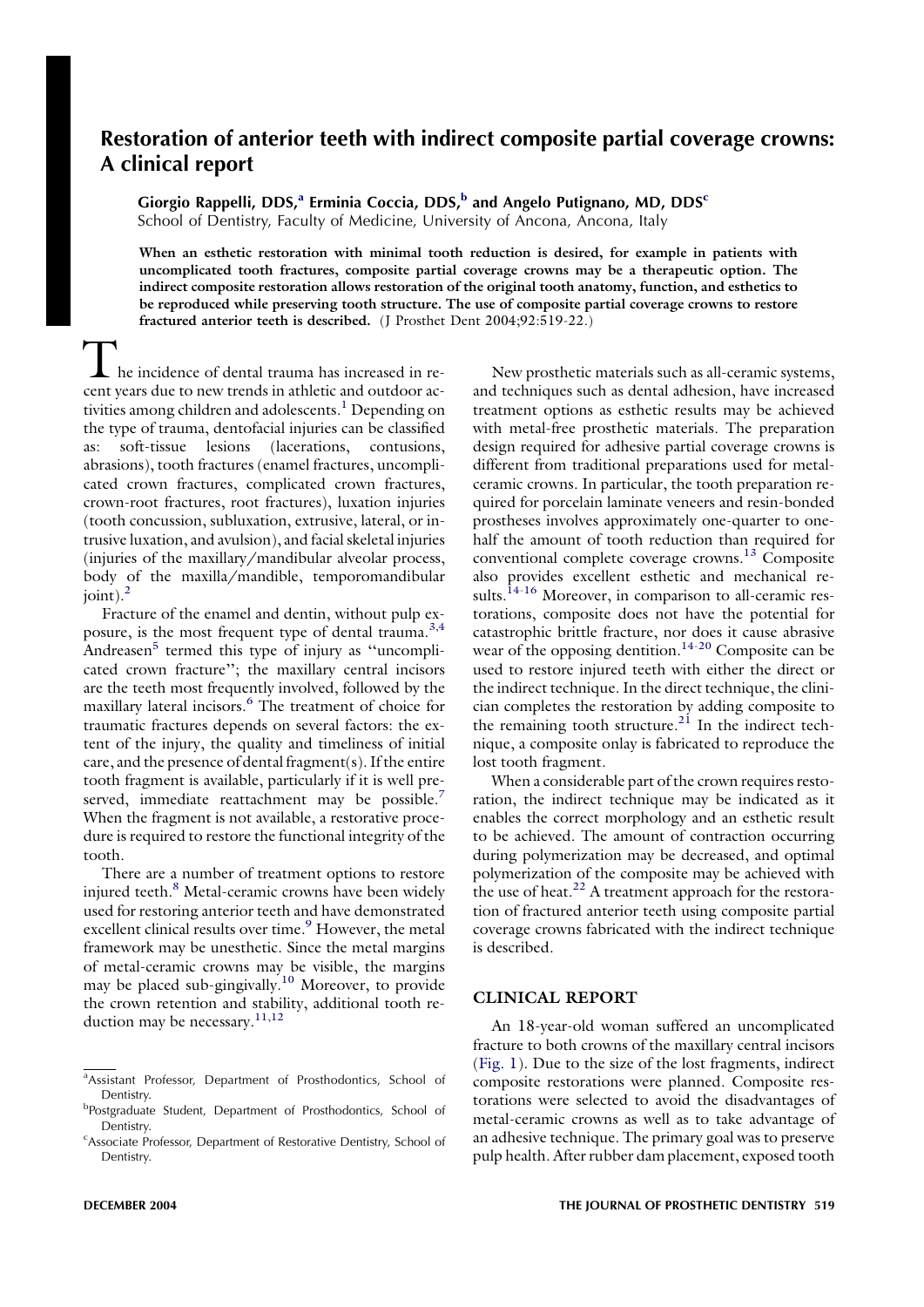#### THE JOURNAL OF PROSTHETIC DENTISTRY RAPPELLI, COCCIA, AND PUTIGNANO



Fig. 1. Maxillary central incisors with enamel and dentin FIG. I. Maxillary central incisors with enamel and dentin<br>fractures without pulp exposure.<br>exposed dentin and teeth. Flowable composite applied over



exposed dentin and teeth.



Fig. 3. Margins placed 1 mm gingival to fractures and beveled on facial aspect to conceal crown margins.

surfaces were cleaned with a non-fluorinated cleaning paste (Pell-Ex; Have-Neos Dental, Bioggio, Switzerland). After rinsing and drying, a 37% orthophosphoric acid gel (Total Etch; Ivoclar Vivadent, Schaan, Liechtenstein) was applied to the fractured surfaces for 20 seconds. After rinsing and gentle drying, a primer (Scotchbond Multi-Purpose; 3M ESPE, St Paul, Minn) and then a bonding agent (Scotchbond Multi-Purpose; 3M ESPE) were applied following the manufacturer's instructions. A thin layer of flowable composite (Tetric Flow; Ivoclar Vivadent) was then placed over the exposed tooth surface (Fig. 2). With the goal of maximum conservation, the preparation margin was located at the fracture level on the palatal surface. On the buccal surface a 90-degree shoulder margin was prepared 1 mm gingival to the fracture line. This allowed for primary stabilization of the crowns during luting procedures. A 0.5-mm bevel was then prepared on the labial margin to conceal the cement-tooth interface and produce an acceptable esthetic result (Fig. 3).



Fig. 4. Cast for fabricating indirect composite restorations.

An impression (Permadyne Penta H/Garant; 3M ESPE) of the prepared teeth was made. An irreversible hydrocolloid impression (Kromopan 100; Lascod Spa, Firenze, Italy) was made of the opposing arch. Type IV die stone (Elite Rock; Zhermack, Badia Polesine, Rovigo, Italy) was poured, and the casts were mounted in a semi-adjustable articulator (model 2240; Whip Mix Corp, Louisville, Ky). Indirect restorations were then fabricated using a hybrid composite (Enamel Plus HFO; Micerium Spa, Avegno, Italy). The restorations were fabricated using a layering technique.<sup>23</sup> The laboratory work required for this type of partial coverage crowns is easier and quicker than that for metal-ceramic crowns (Fig. 4). $^{24}$ 

The indirect composite resin restorations were then evaluated intraorally to assess marginal fit and esthetics before definitive cementing. The partial coverage crowns were adhesively cemented as recommended by Behr et al. $25$  A rubber dam was placed, and the preparations were cleaned with a 37% orthophosphoric acid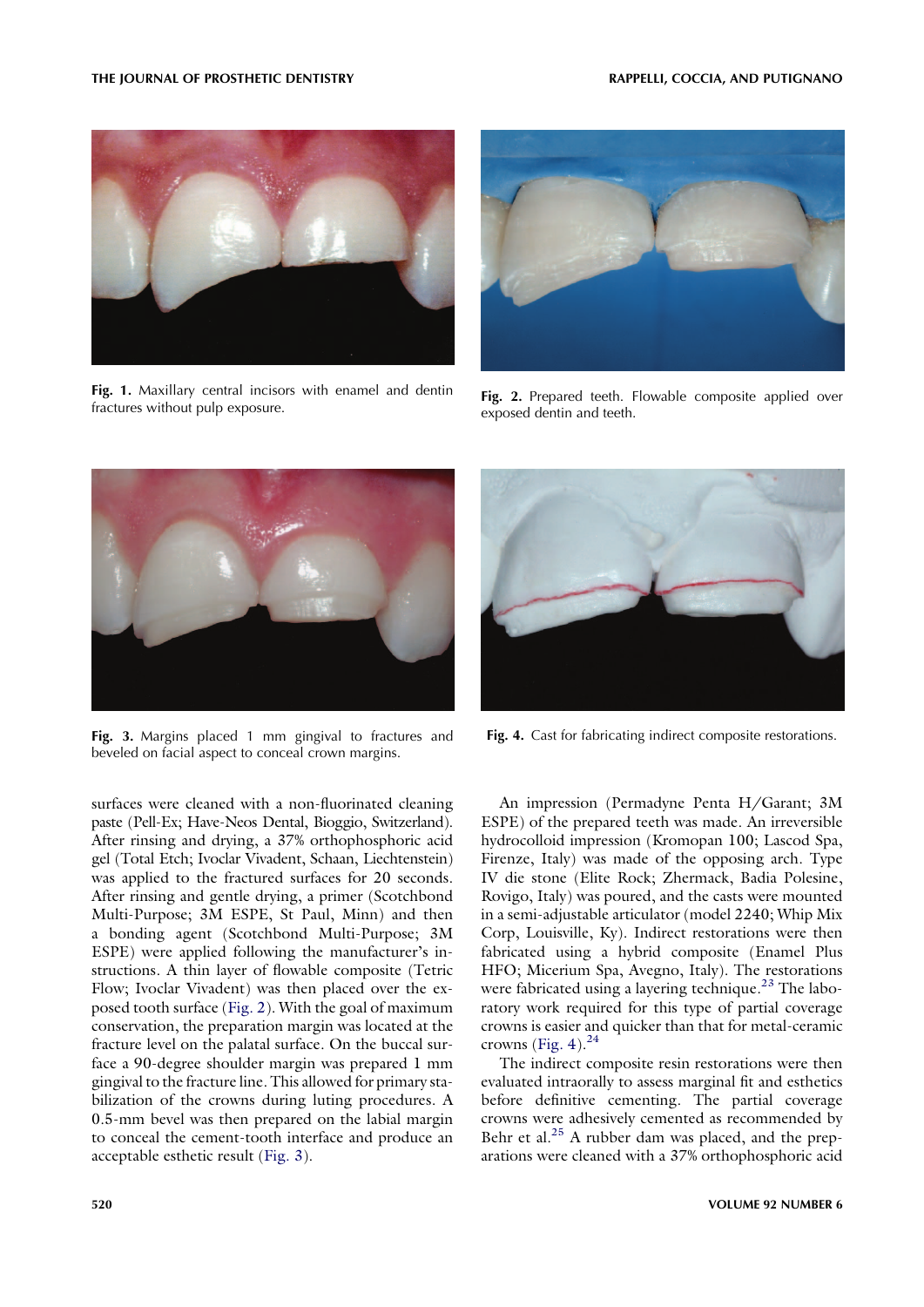

Fig. 5. After luting of left central incisor, right central incisor is etched with 37% orthophosphoric acid.

gel (Total Etch; Ivoclar Vivadent) for approximately 20 seconds. After rinsing and gentle drying, primer and adhesive agent (Scotchbond Multi-Purpose; 3M ESPE) were applied to the preparations and allowed to polymerize for 20 seconds (Fig. 5). The intaglio surface of the crowns was airborne-particle abraded using  $50-\mu m$ aluminum oxide particles (Rocatec Plus; 3M ESPE). A silane solution (Pulpdent Silane Bond Enhancer; Pulpdent Corp, Watertown, Mass) was applied to the internal surface of the crowns,<sup>26</sup> and adhesive agent (Scotchbond Multi-Purpose; 3M ESPE) was brushed on the surfaces. The same composite material (Enamel Plus HFO; Micerium Spa) was used to lute the restorations. The use of a light-polymerized composite allows working time to be extended, and excess cement can easily be removed. $27$  After evaluating the occlusion with articulating paper, the restorations were finished with diamond rotary cutting instruments (Composhape; Intensiv SA, Grancia, Switzerland) and polished with a polishing system (Enhance; Dentsply DeTrey GmbH, Konstanz, Germany) (Figs. 6 and 7).

## DISCUSSION

Various treatment approaches have been proposed for patients with uncomplicated tooth fractures. For years, metal-ceramic crowns have been the treatment of choice to restore anterior teeth.<sup>9</sup> This therapeutic solution can re-establish function and offer good esthetic results. However, substantial amounts of sound tooth structure may be removed in the preparation required for complete crowns, which may have possible adverse effects on adjacent pulp and periodontal tissue. $10$ 

The development of adhesive systems and techniques has led to more conservative approaches to restoring fractured anterior teeth. All-ceramic veneers possess



Fig. 6. Facial view of fractured maxillary central incisors restored with partial coverage crowns.



Fig. 7. Palatal view of restorations.

color and translucency close to those of the natural tooth and also conserve tooth structure.<sup>17,19</sup>

Recently, the optical and mechanical properties of composites have improved and are considered to be an effective alternative to metal-ceramic crowns and allceramic restorations.24 Even if the resistance to fracture of composite crowns is significantly lower than that of metal-ceramic crowns, mean failure loads have been shown to exceed normal occlusal forces.<sup>15,16</sup> A significant advantage of composite restorations over other restorative materials is that repair may be possible intraorally without the risk of modifying esthetic or mechanical performance.<sup>14</sup> The lack of long-term clinical studies represents a limitation for the widespread use of indirect composite partial-coverage crowns.

#### SUMMARY

The treatment of dental trauma depends on the characteristics of the injuries. For patients with fractured crowns without pulp exposure and when the tooth fragment is not available, adhesive materials and composite